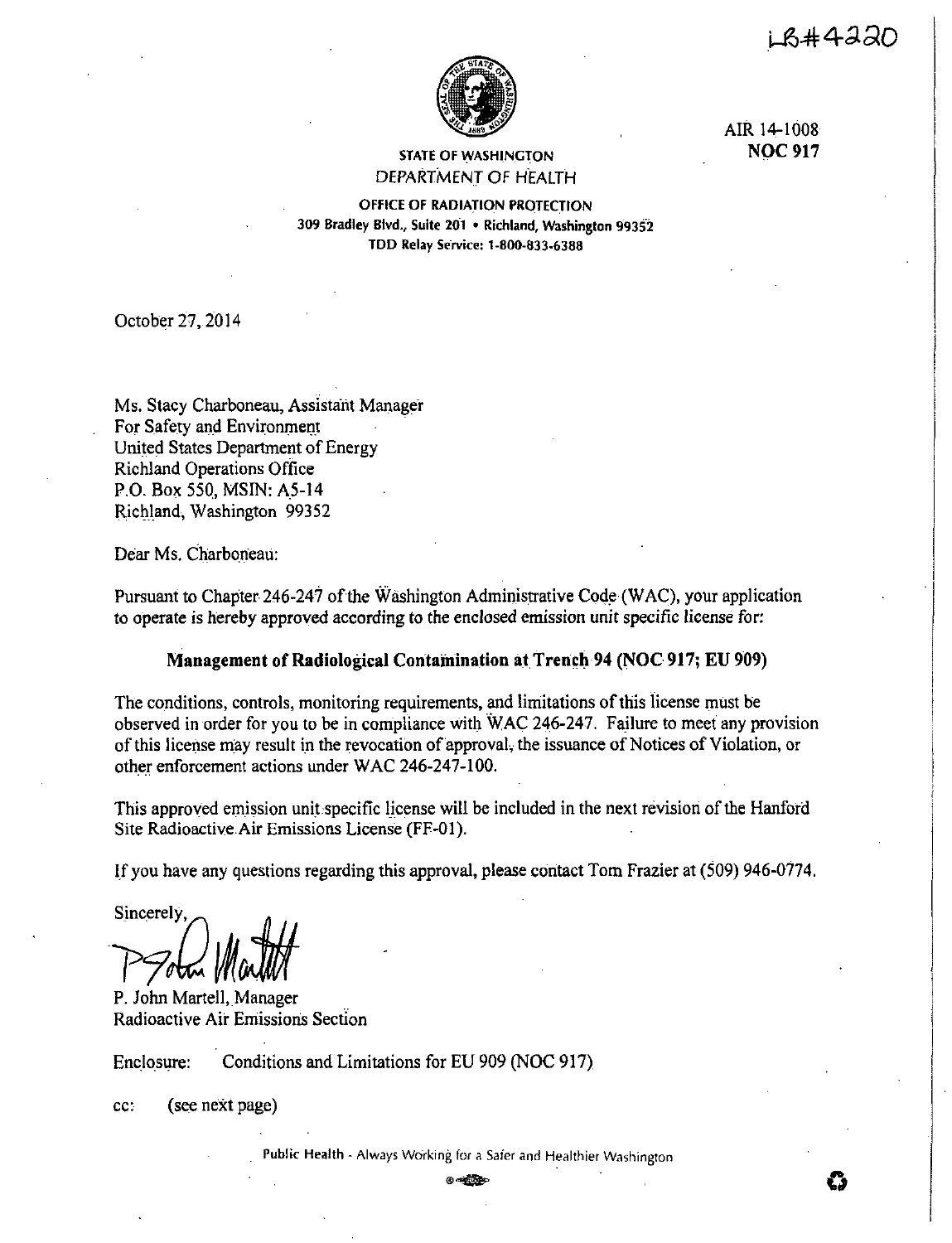Ms. Stacy Charboneau October 27, 2014 Page 2 of 2

cc: Ruth Allen, WRPS Matthew Barnett, PNNL Lee Bostic, BNI Cliff Clark, USDOE-RL Jack Donnelly, WRPS Rick Engelmann, CHPRC Dennis Faulk, EPA Tom Frazier, WDOH Gary Fritz, MSA Phil Gent, Ecology Dale Jackson, USDOE-RL Reed Kaldor, MSA Paul Karschnia, CHPRC Ed MacAlister; USDOE-RL Valarie Peery, Ecology John Schmidt, WDOH Maria Skorska, Ecology JeffVoogd, WRPS Joan Woolard, WRPS Davis Zhen, EPA Environmental Portal RAES Tracking: Line 591; NOC 917; EU,909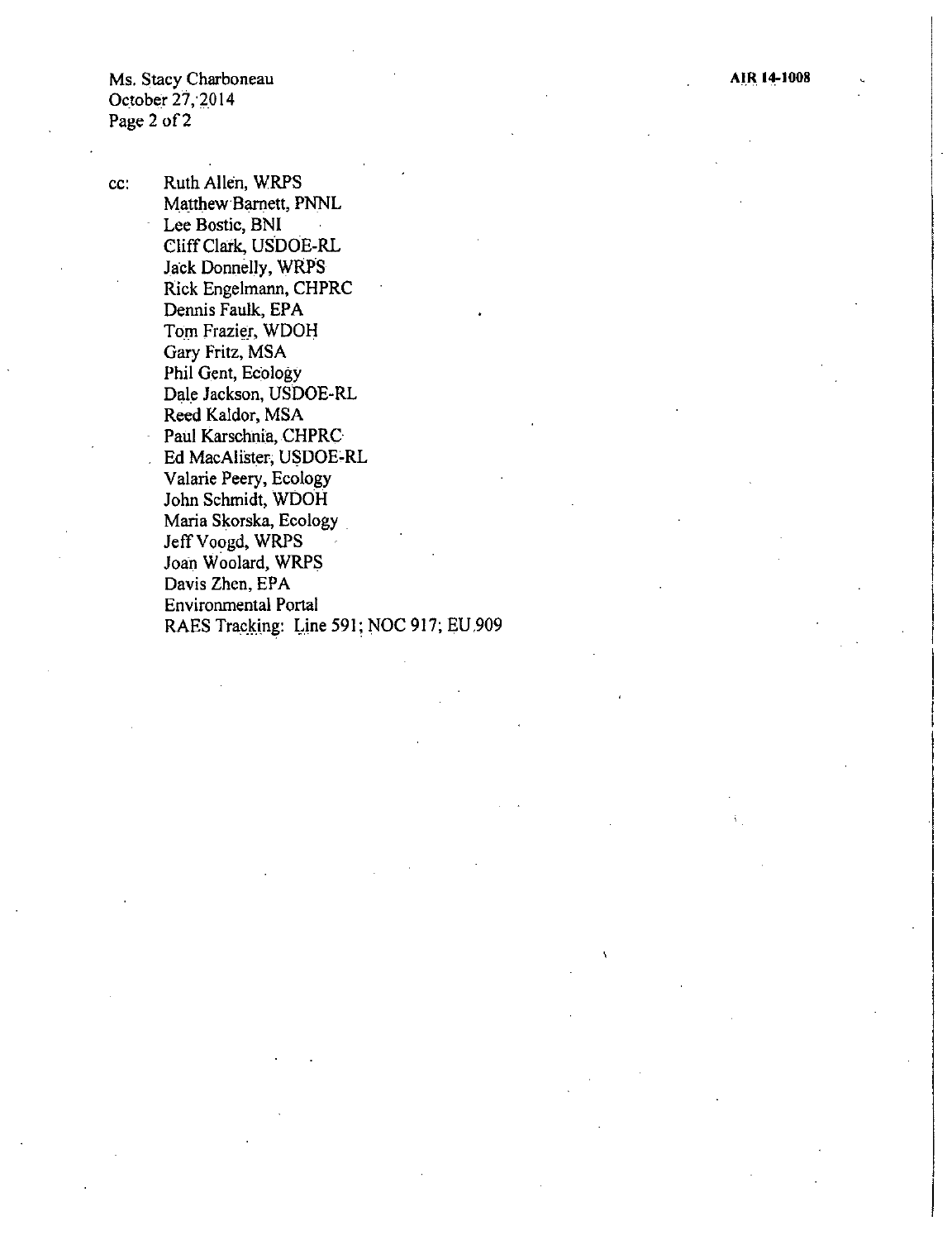#### **Emission Unit ID: 909**

#### 200 218-E-12B

218-E-12B

This is a MINOR, FUGITIVE, non-point source emission unit.

200 diffuse/fugitive emissions

#### **Abatement Technology ALARACT** WAC 246-247-040(4) state only enforceable: WAC 246-247-010(4), 040(5), 060(5)

| Zone or Area | <b>Abatement Technology</b> | Required # of Units | <b>Additional Description</b> |
|--------------|-----------------------------|---------------------|-------------------------------|
|              |                             |                     |                               |

## **Monitoring Requirements**

state enforceable: WAC 246-247-040(5), 060(5), and federally enforceable: 40 CFR 61 subpart H

| <b>Federal and State</b><br><b>Regulatory</b>     | <b>Monitoring and Testing</b><br><b>Requirements</b>                                                                                               | <b>Radionuclides Requiring</b><br>Measurement | Sampling<br><b>Frequency</b> |  |  |  |
|---------------------------------------------------|----------------------------------------------------------------------------------------------------------------------------------------------------|-----------------------------------------------|------------------------------|--|--|--|
| 40 CFR 61.93[b][4][i]<br>& WAC 246-247-<br>075[3] | Hanford Site Near-Facility<br>Environmental Monitoring<br><b>Ambient Monitoring</b><br>program                                                     |                                               |                              |  |  |  |
|                                                   | Sampling Requirements Per the sitewide ambient monitoring program samples will be collected from the existing near-facility<br>monitoring stations |                                               |                              |  |  |  |
| <b>Additional Requirements</b>                    |                                                                                                                                                    |                                               |                              |  |  |  |

Additional monitoring or sampling requirements established by this License will be listed in the Conditions and Limitations section, if applicable.

Operational Status Alias: 218-E-12B, 200 East Dry Waste No. 12B, 218-E-12B Burial Ground - Trench 94 Site: Burial Grounds Waste: Equipment, Mixed, Solid, chemicals, mixed, Solid Area, m2: 171,091.1

### This Emission Unit has 1 active Notice(s) of Construction.

### **Project Title**

Management of Radiological Contamination at Trench 94

Approval # Date Approved NOC ID 10/27/2014 917 AIR 14-1008

## Conditions (state only enforceable: WAC 246-247-040(5), 060(5) if not specified)

- The total abated emission limit for this Notice of Construction is limited to 2.21E-05 mrem/year to the  $1)$ Maximally Exposed Individual (WAC 246-247-040(5)).
- $2)$ This approval applies only to those activities described below. No additional activities or variations on the approved activities that constitute a "modification" to the emission unit, as defined in WAC 246-247-030(16), may be conducted.

The Management of Radiological contamination, including cleanup activities, at Trench 94

Trench 94 is located within the 200 East Area Burial Ground, 218-E-12B. Trench 94 contains submarine and other reactor compartments, as it provides long term disposal of the U.S. Navy defueled reactor compartments.

The design of the trench allows for a wide variety of naturally transferred contamination to be potentially found within the trench due to lack of physical barriers. Forms of naturally transferred contamination include but are not limited to: vegetation (rooted or windblown), animal feces, bird nests, scent marks, burrows, and animals. Due to the potential for conditions involving radioactive vegetation, contaminated soil, mud, nests and feces, continued management of this area is necessary.

Misting, spraying, or fogging will be used to minimize the spread of contamination and potential for airborne particles. Contaminated debris will be collected and packaged in containers for disposal at the Environmental Restoration Disposal Facility or another approved disposal facility.

Radiological contamination and dose rate monitoring is conducted prior to transporting waste containers or packages. All waste containers or packages will be prepared for transport per established procedures.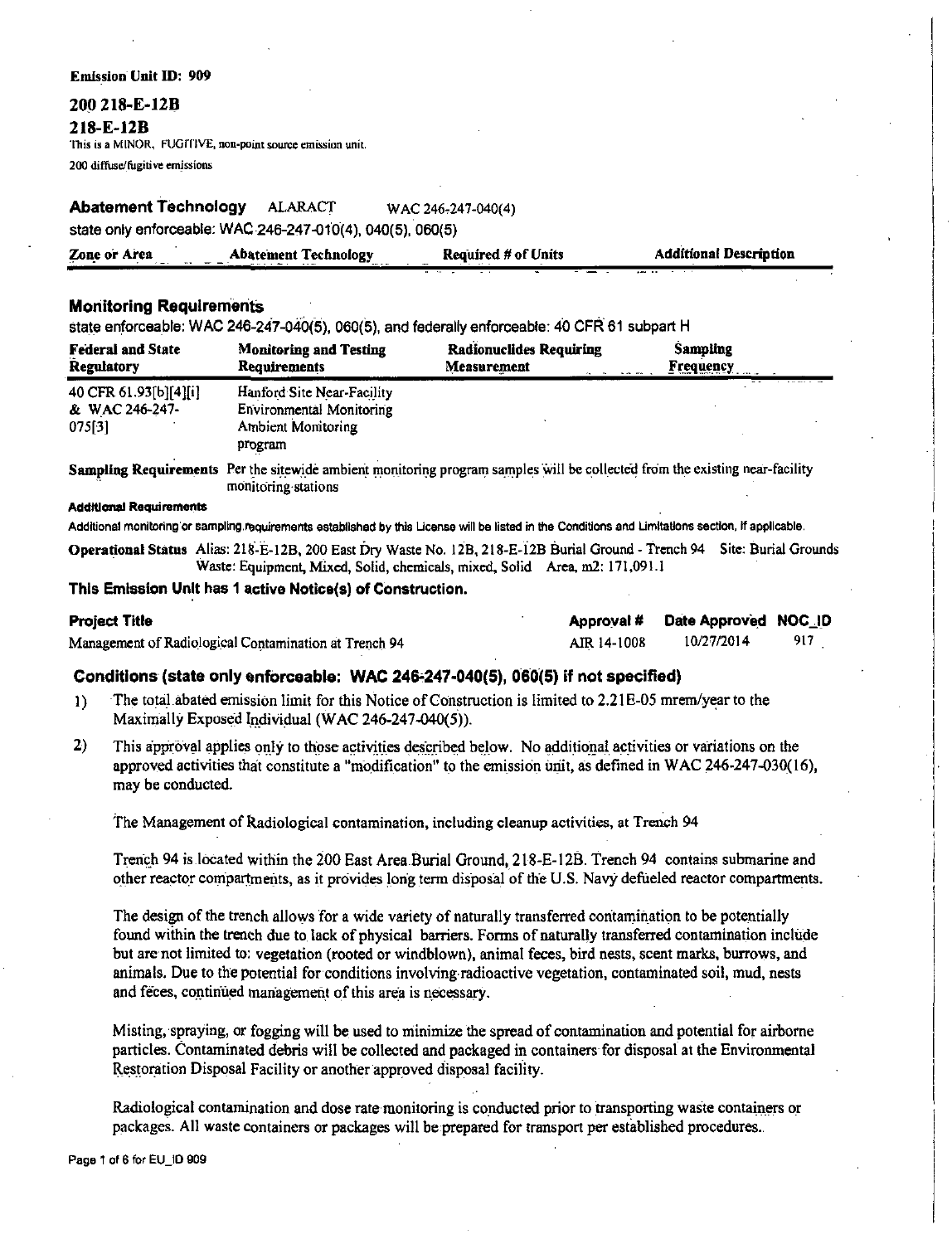Specific controls will be in place during cleanup. The following controls are consistent with the 2012 Personal Communication ("Re: Request for Approval: Trench 94/SRC ALARACT Demonstration") amd were developed in accordance with the latest revision of the CH2M HILL Plateau Remediation Company (CHPRC) Radiological Control Mannual, CHPRC Radiological Control procedures, as provided with the application. ALARA principles shall be utilized.

Specific controls will be in place during cleanup. The following controls are consistent with the 2012 Personal Communication ("Re: Request for Approval: Trench 94/SRC ALARACT Demonstration") and were developed in accordance with the latest revision of the CH2M HILL Plateau Remediation Company (CHPRC) Radiological Control Manual, CHPRC Radiological Control procedures, as provided with the application. **ALARA** 

3) The PTE for this project as determined under WAC 246-247-030(21)(a-e) [as specified in the application] is  $2.21E$ 05 mrem/year. Approved are the associated potential release rates (Curies/year) of:

1.77E-08 Alpha - 0 Liquid/Particulate Solid WAC 246-247-030(21)(a) Alpha release rate is assumed to be Pu-239. Other radionuclides may be encountered and are approved so long as they are conservatively represented by the total alpha and total beta-gamma constituents. Am - 241 Liquid/Particulate Solid WAC 246-247-030(21)(a) Contributes less than 0.1 mrem/yr to the MEI, and represents less than 10% of the unabated PTE and represents less than 25% of the abated dose.  $B/G - 0$ 1 17E-04 Liquid/Particulate Solid WAC 246-247-030(21)(a) Beta/Gamma release rate is assumed to be Sr-90. Other radionuclides may be encountered and are approved so long as they are conservatively represented by the total alpha and total beta-gamma constituents. WAC 246-247-030(21)(a)  $C - 14$ Liquid/Particulate Solid Contributes less than 0.1 mrem/yr to the MEI, and represents less than 10% of the unabated PTE and represents less than 25% of the abated dose. Ce - 144 Liquid/Particulate Solid WAC 246-247-030(21)(a) Contributes less than 0.1 mrem/yr to the MEI, and represents less than 10% of the unabated PTE and represents less than 25% of the abated dose. Cm - 244 Liquid/Particulate Solid WAC 246-247-030(21)(a) Contributes less than 0.1 mirem/yr to the MEI, and represents less than 10% of the unabated PTE and represents less than 25% of the abated dose. Co - 60 Liquid/Particulate:Solid WAC 246-247-030(21)(a) Contributes less than 0.1 mrem/yr to the MEI, and represents less than 10% of the unabated PTE and represents less than 25% of the abated dose. Cs - 134 Liquid/Particulate Solid WAC 246-247-030(21)(a) Contributes less than 0.1 mrem/yr to the MEI, and represents less than 10% of the unabated PTE and represents less than 25% of the abated dose. Liquid/Particulate Solid WAC 246-247-030(21)(a) Cs - 137 Contributes less than 0.1 mrem/yr to the MEI, and represents less than 10% of the unabated PTE and represents less than 25% of the abated dose. Eu - 154 Liquid/Particulate Solid WAC 246-247-030(21)(a) Contributes less than 0.1 mrem/yr to the MEI, and represents less than 10% of the unabated PTE and represents less than 25% of the abated dose. Eu - 155 **Liquid/Particulate Solid** WAC 246-247-030(21)(a) Contributes less than 0.1 mrem/yr to the MEI, and represents less than 10% of the unabated PTE and represents less than 25% of the abated dose.  $H - 3$ Liquid/Particulate Solid WAC 246-247-030(21)(a) Contributes less than 0.1 mrem/yr to the MEI, and represents less than 10% of the unabated PTE and represents less than 25% of the abated dose.  $1 - 129$ Liquid/Particulate Solid WAC 246-247-030(21)(a) Contributes less than 0.1 mrem/yr to the MEI, and represents less than 10% of the unabated PTE and represents less than 25% of the abated dose. Liquid/Particulate Solid K - 40 WAC 246-247-030(21)(a) Contributes less than 0.1 mrem/yr to the MEI, and represents less than 10% of the unabated PTE and represents less than 25% of the abated dose. Liquid/Particulate Solid Mn 54 WAC 246-247-030(21)(a) Contributes less than 0.1 mrem/yr to the MEI, and represents less than 10% of the unabated PTE and represents less than 25% of the abated dose.

Page 2 of 6 for EU\_ID 909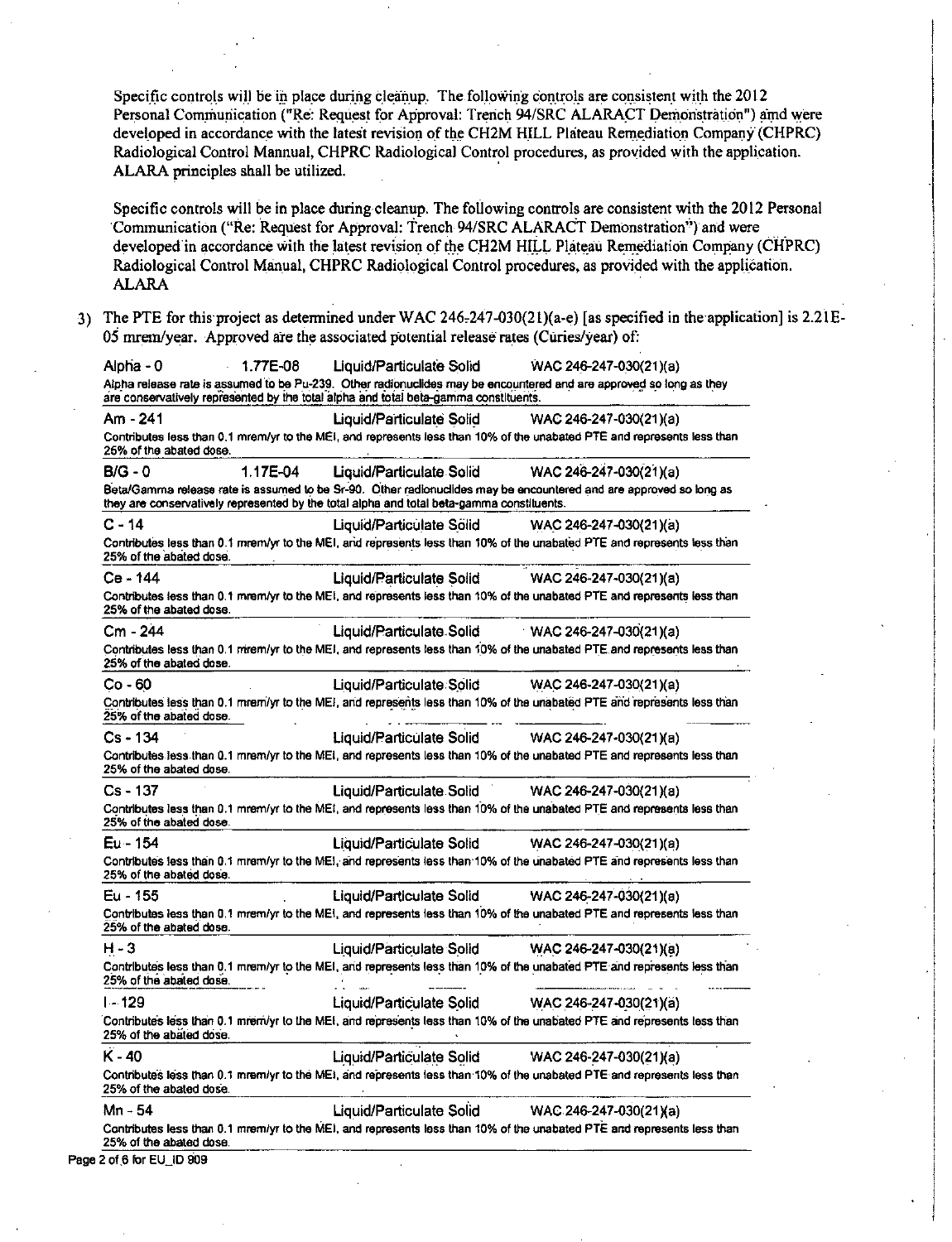| Na - 22                 |            | Liquid/Particulate Solid |            | WAC.246-247-030(21)(a)                                                                                                  |
|-------------------------|------------|--------------------------|------------|-------------------------------------------------------------------------------------------------------------------------|
| 25% of the abated dose. |            |                          |            | Contributes less than 0.1 mrem/yr to the MEI, and represents less than 10% of the unabated PTE and represents less than |
| Nb - 94                 |            | Liquid/Particulate Solid |            | $WAC 246-247-030(21)(a)$                                                                                                |
| 25% of the abated dose. |            |                          |            | Contributes less than 0.1 mrem/yr to the MEI, and represents less than 10% of the unabated PTE and represents less than |
| Np - 237                |            | Liquid/Particulate Solid |            | WAC-246-247-030(21)(a)                                                                                                  |
| 25% of the abated dose. |            |                          |            | Contributes less than 0.1 mrem/yr to the MEI, and represents less than 10% of the unabated PTE and represents less than |
| $Pu - 238$              |            | Liquid/Particulate Solid |            | WAC 246-247-030(21)(a)                                                                                                  |
| 25% of the abated dose. |            |                          |            | Contributes less than 0.1 mrem/yr to the MEI, and represents less than 10% of the unabated PTE and represents less than |
| Pu - 240                |            | Liquid/Particulate Solid |            | WAC 246-247-030(21)(a)                                                                                                  |
| 25% of the abated dose  |            |                          |            | Contributes less than 0.1 mrem/yr to the MEI, and represents less than 10% of the unabated PTE and represents less than |
| $Pu - 241$              |            | Liquid/Particulate Solid |            | WAC 246-247-030(21)(a)                                                                                                  |
| 25% of the abated dose. |            |                          |            | Contributes less than 0.1 mrem/yr to the MEI, and represents less than 10% of the unabated PTE and represents less than |
| Ra - 226                |            | Liquid/Particulate Solid |            | WAC 246-247-030(21)(a)                                                                                                  |
| 25% of the abated dose. |            |                          |            | Contributes less than 0.1 mrem/yr to the MEI, and represents less than 10% of the unabated PTE and represents less than |
| Ru - 106                |            | Liquid/Particulate Solid |            | WAC 246-247-030(21)(a)                                                                                                  |
| 25% of the abated dose. |            |                          |            | Contributes less than 0.1 mrem/yr to the MEI, and represents less than 10% of the unabated PTE and represents less than |
| $Sb - 125$              |            | Liquid/Particulate Solid |            | WAC 246-247-030(21)(a)                                                                                                  |
| 25% of the abated dose. |            |                          |            | Contributes less than 0.1 mrem/yr to the MEI, and represents less than 10% of the unabated PTE and represents less than |
| Se - 79                 |            | Liquid/Particulate Solid |            | WAC 246-247-030(21)(a)                                                                                                  |
| 25% of the abated dose. |            |                          |            | Contributes less than 0.1 mrem/yr to the MEI, and represents less than 10% of the unabated PTE and represents less than |
| Tc - 99                 |            | Liquid/Particulate Solid |            | WAC 246-247-030(21)(a)                                                                                                  |
| 25% of the abated dose. |            |                          |            | Contributes less than 0.1 mrem/yr to the MEI, and represents less than 10% of the unabated PTE and represents less than |
|                         |            |                          |            | WAC 246-247-030(21)(a)                                                                                                  |
| $U - 233$               |            | Liquid/Particulate Solid |            |                                                                                                                         |
| 25% of the abated dose. |            |                          |            | Contributes less than 0.1 mrem/yr to the MEI, and represents less than 10% of the unabated PTE and represents less than |
| $U - 234$               |            | Liquid/Particulate Solid |            | WAC 246-247-030(21)(a)                                                                                                  |
| 25% of the abated dose. |            |                          |            | Contributes less than 0.1 mrem/yr to the MEI, and represents less than 10% of the unabated PTE and represents less than |
| $U - 235$               |            | Liquid/Particulate Solid |            | WAC 246-247-030(21)(a)                                                                                                  |
| 25% of the abated dose. |            |                          |            | Contributes less than 0.1 mrem/yr to the MEI, and represents less than 10% of the unabated PTE and represents less than |
| $U - 236$               |            | Liquid/Particulate Solid |            | WAC 246-247-030(21)(a)                                                                                                  |
| 25% of the abated dose. |            |                          |            | Contributes less than 0.1 mrem/yr to the MEI, and represents less than 10% of the unabated PTE and represents less than |
| U - 238 ·               |            | Liquid/Particulate Solid |            | WAC 246-247-030(21)(a)                                                                                                  |
| 25% of the abated dose. |            |                          |            | Contributes less than 0.1 mrem/yr to the MEI, and represents less than 10% of the unabated PTE and represents less than |
| Zn - 65                 |            | Liquid/Particulate Solid |            | WAC 246-247-030(21)(a)                                                                                                  |
| 25% of the abated dose. |            |                          |            | Contributes less than 0.1 mrem/yr to the MEI, and represents less than 10% of the unabated PTE and represents less than |
| Zr - 95                 |            | Liquid/Particulate Solid |            | WAC 246-247-030(21)(a)                                                                                                  |
| 25% of the abated dose. |            |                          |            | Contributes less than 0.1 mrem/yr to the MEI, and represents less than 10% of the unabated PTE and represents less than |
|                         |            |                          |            | The radioactive isotopes identified for this emission unit are (no quantities specified):                               |
| Am - 241                | $C - 14$   | Ce - 144                 | Cm - 244   | $Co - 60$                                                                                                               |
| $Cs - 134$              | $Cs - 137$ | Eu - 154                 | $Eu - 155$ | $H - 3$                                                                                                                 |

Page 3 of 6 for EU\_ID 909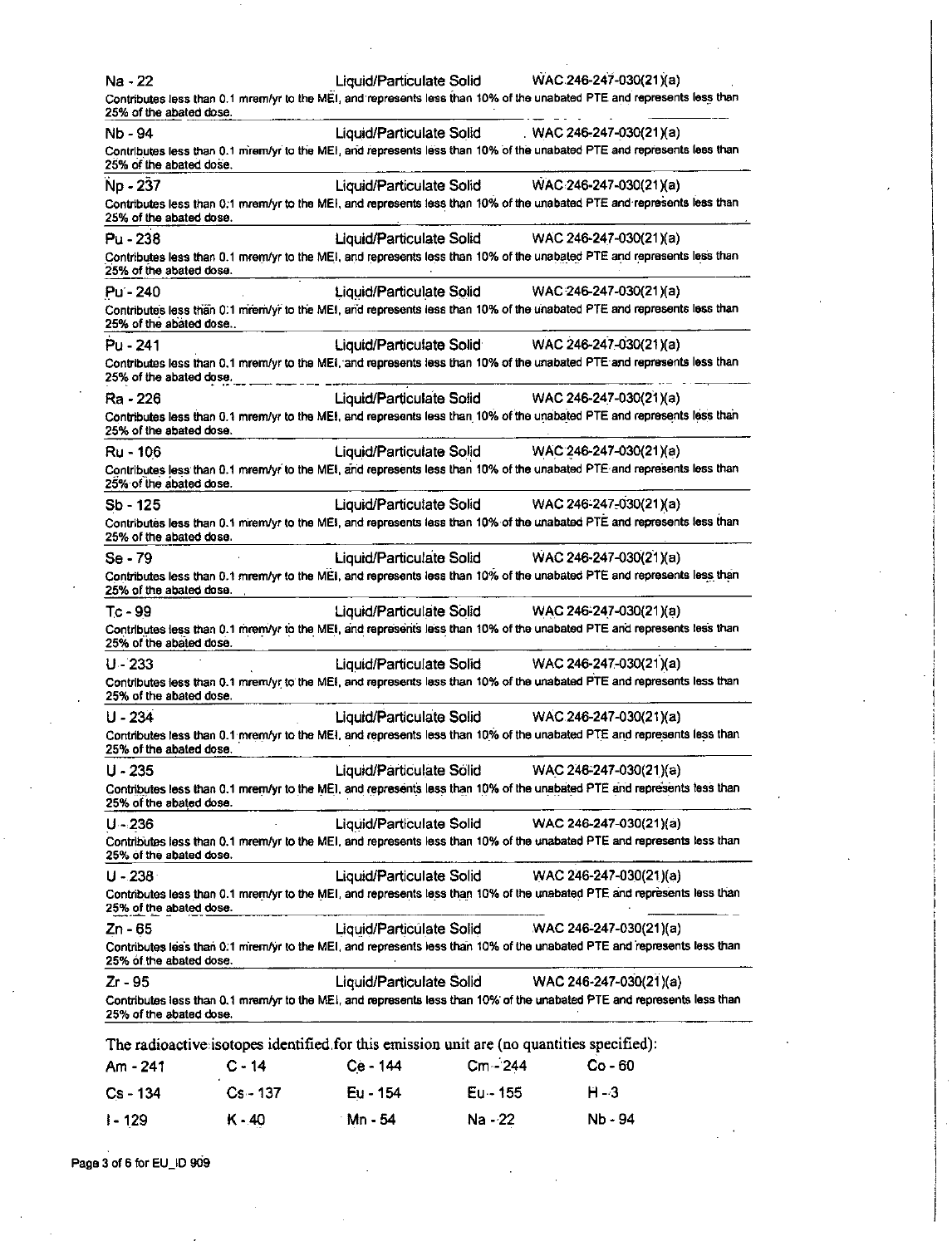| Np - 237  | Pu - 238   | Pu - 240  | Pu - 241     | Ra - 226  |
|-----------|------------|-----------|--------------|-----------|
| Ru - 106  | $Sb - 125$ | $Se - 79$ | $S_{I} - 90$ | Tc - 99   |
| $U - 233$ | $U - 234$  | $U - 235$ | $U - 236$    | $U - 238$ |
| Zn - 65   | Zr - 95    |           |              |           |

The potential release rates described in this Condition were used to determine control technologies and monitoring requirements for this approval. DOE must notify the Department of a "modification" to the emission unit, as defined in WAC 246-247-030(16). DOE must notify the Department of any changes to a NESHAP major emission unit when a specific isotope is newly identified as contributing greater than 10% of the potential TEDE to the MEI, or greater than 25% of the TEDE to the MEI after controls. (WAC 246-247-110(9)) DOE must notify the Department of any changes to potential release rates as required by state or federal regulations including changes that would constitute a significant modification to the Air Operating Permit under WAC 173-401-725(4). Notice will be provided according to the particular regulation under which notification is required. If the applicable regulation(s) does not address manner and type of notification, DOE will provide the Department with advance written notice by letter or electronic mail but not solely by copies of documents.

#### 4) WDOH NOTIFICATIONS-Contamination Levels

WDOH will be notified when the following contamination levels are found:

-Direct contamination readings are detected greater than 500,000 disintegrations per minute (dpm)/100 cm $\gamma$ 2 alpha and/or 1 rad/hr/100cm^2 beta-gamma are encountered.

-Removable/transferrable contamination levels above.2,000 dpm/100cm^2 alpha or above 100,000 dpm/100cm^2 beta-gamma are encountered. For activities that also include cleanup activities (WAC 246-247-040(5)),(WAC 246-247-040(6)

5) WDOH NOTIFICATION-Abatement of Removable /Transferrable.& Direct Contamination· Levels-Cleanup Exceeding the following contamination limits requires WDOH notification and implementation of additional controls before work may resume.

-Removable/transferrable contamination will be maintained less than a maximum level of  $2,200,000$  dpm/100cm $^2$ alpha and/or less than  $4 \text{ rad/hr}/100 \text{cm}^2$  beta gamma.

-Direct contamination levels of 20,000dpm/100cm $\textdegree$ 2 alpha, and or 1,000,000dpm/100cm $\textdegree$ 2 beta-gamma The following additional controls, as described below, shall be implemented before work-resumes.

-Soil shall be wetted prior to removal if not already damp

-General work place air monitoring shall be performed during removal activities

-Removed soil and vegetation containing  $>500,000$ dpm/  $100$ cm $^2$  beta-gamma or $> 10,000$ dpm/100cm $^2$  alpha will be containerized, or fixative applied, if it is to be left for greater than 48 hours.

 $(WAC 246-247-040(5))$ 

6) WDOH NOTIFICATION-Submarine and Other Reactor Compartments

WDOH will be notified (under the environmental notification protocol) if the following levels are.found in the area from the submarine and other reactor compartments to an area  $1,000$  ft from the submarine and other reactor compartments:

-Removable/transferrable contamination levels >2,000 disintegrations per minute per 100cm $\textdegree$ 2 alpha or >100,000 disintegrations per minute per 100 cm<sup>2</sup> beta-gamma

-Direct contamination readings of  $>500,000$  disintegrations per minute per 100 cm^2 alpha and/or 1 rad per hour per 100 cm<sup>2</sup> beta-gamma

If detection is made within overlap with LERF Basin Area, only one notification is required. If the detection is made in an area not managed by Trench 94 or LERF, but within the 1,000 ft area, the party responsible for management of the area where the detection occurred shall make the notification. (WAC 246-247-040(5)), (WAC 246-247-040(6)

7) ABATMENT DURING CLEANUP ACTIVITIES-Dispersable Contaminated Material Monitoring -Contamination.monitoring, workplace air monitoring, and dose rate monitoring will be conducted during clean.up activities. Routine contamination surveys of contaminated areas will occur.

,During work activities, continuous radiological control technician coverage will be. provided.

-Alpha and beta-gamma contamination surveys shall be performed prior to and during activities that have the potential to disturb radioactive contamination, such as removal of nesting material or soil disturbance.

-Annual Apha and beta-gamma contamination surveys shall be performed.to confirm the dose.rates within the boundaries of each posted radiation area. Records of the annual surveys shall be available for audits.

-In any Contamination Area (CA), High Contamination Area (HCA) or Airborne Radioactivity Area (ARA),

Page 4 of 6 for EU ID 909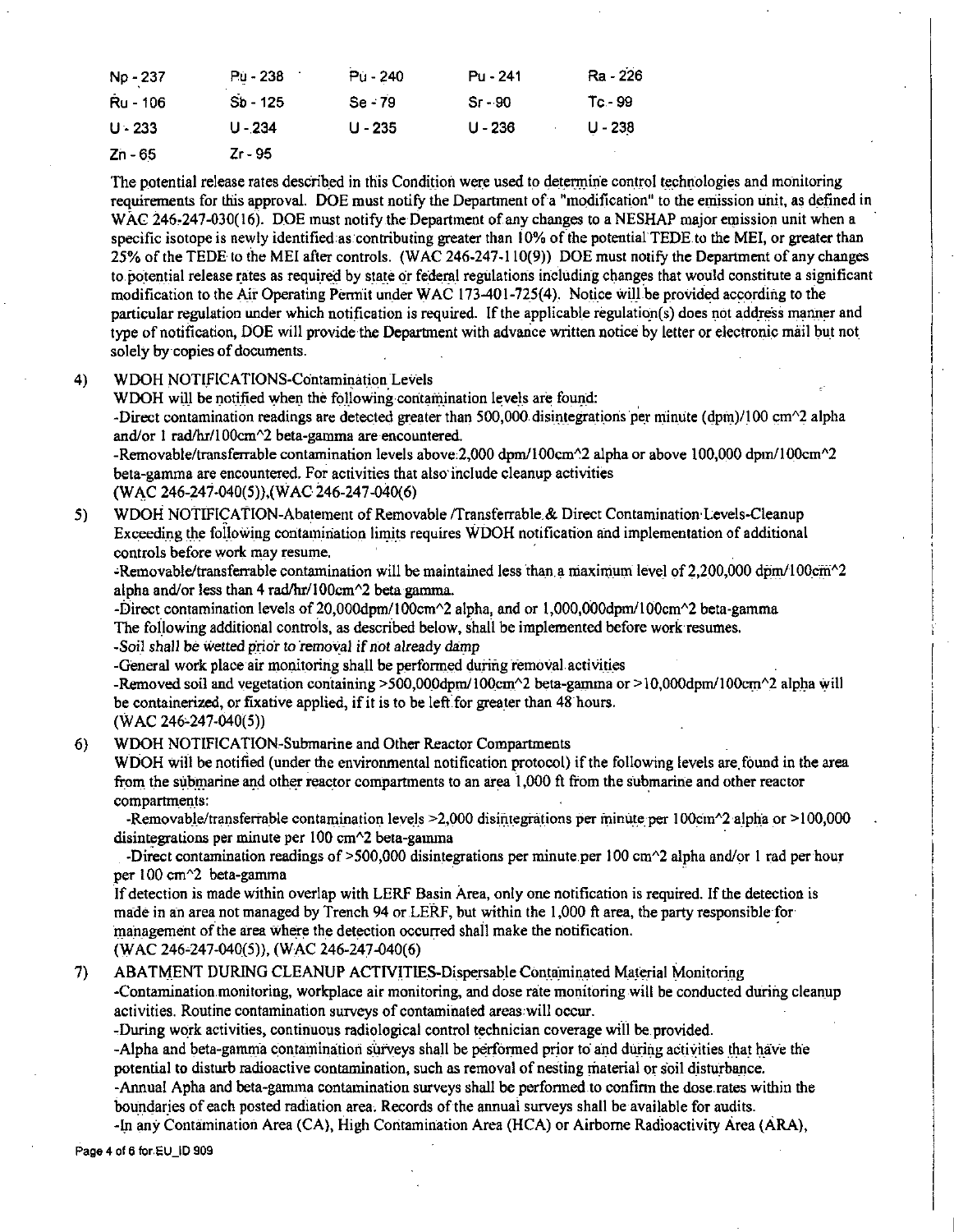cleanup activities involving dispersible contaminated material shall stop if average wind speeds exceed 10 miles per hour (mph) for elevated work or 20 mph for ground level work, as measured at the work site.

 $\blacksquare$ -Suppressants such as water, fixatives, and covers shall be used, as necessary, to control contamination spread. Handheld and/or overhead atomized misting will be performed during work activities where a potential exists to generate airborne radioactivity.

-Atomized misters and fixative sprayers shall be function-checked at the work site prior to commencing work activities. (WAC 246-247-040(5))

8) ABATEMENT TECHNOLOGY-Related Approvals

If a truck-mounted vacuum (i.e., GuzzlerTM) Portable/Temporary Radioactive Air Emission Units (PTRAEU), or high-efficiency particulate air (HEPA) filtered vacuum radioactive air emission unit is used, controls described in the Hanford Site Radioactive Air Emissions License #FF-01, for the Sitewide Guzzler TM Notice of Construction (NOC) (Emission Unit ID: 476), the PTRAEU NOC (Emission Unit ID: 447), and the Hanford Sitewide **W-**PORTEX 007 [HEPA vacuums] NOC (Emission Unit ID: 455), respectively, would be followed. (WAC 246-247- 040(5))

9) EFFLUENT CONTINOUS MONITORING-Ambient Air Monitoring Network

The 200 Area near-facility ambient air monitoring network shall be used for continuous monitoring. The stations (N%7, N973, N498, N972) will also provide indication of potential elevated airborne radioactivity using the frequency and protocol of the Hanford Site Near-Facility Environmental Monitoring Program. (WAC 246-247-040(5))

- 10) EFFLUENT CONTINUOUS MONITORING- Chain of Custody Air sample data shall be analyzed by MSA and ABCASH data shall available to WDOH. The chain of custody shall follow standard protocol for the 200 Area near-facility ambient air monitoring network. (WAC 246-247-040(5))
- 11) EFFLUENT MONITORING- Periodic Confirmatory Measurements-Air Monitors Periodic confirmatory measurements (PCMs) will be made to verify the low emissions. The existing 200 Area network system for near-field monitoring (DOE/RL-91-50, Environmental Monitoring Plan United States Department of Energy Richland Operations Office, as amended) will continue to be used for the PCM mechanism to verify low emissions during Trench 94 radiologically-contaminated material cleanup activities. The 200 Area general fugitive/diffuse emission unit is already approved in WDOH, 2012b for related continuous monitoring). Specific ambient air monitors N-967; N-973, N-498, and N-972 (as identified in WDOH,  $2012a$ , are in close proximity to Trench 94 and wilt provide indication of potential elevated airborne radioactivity. (WAC 246-247- 040(5))
- MONITORING REQUIREMENTS-Sampling Frequency-Soil Deposition  $12)$ Annual soil deposition sampling shall be performed in three prominent downwind locations, as determined by the previous year's wind rose data.  $(WAC:246-247-040(5))$

13) MONITORING-Diffuse and Fugitive-Soil Monitoring Activities Additional monitoring for diffuse and fugitive emissions will consist ofradiological surveys when soil excavation activities are being performed. The survey methods for monitoring are not a direct measurement of effluent **emissions.** The methods are intended to demonstrate compliance by showing that by being under the contamination levels for which work is controlled, the actual emissions would be inherently below the estimated emissions, which are based on (calculated from) the same contamination levels. (WAC 246-247-040(5))

14) CONTAMINATION CONTROL- Diffuse and Fugitive Activities The Diffuse/Fugitive Activities Unit at Trench 94 are limited to the following: -Soil excavation activities -Fauna and flora transport activities -Cleanup of bird nesting/droppings -Work in preparation for reactor compartment placement -Work during reactor compartment placement

During these activities radiological surveys shall be performed. (WAC 246-247-040(5))

15) CONTAMINATION CONTROL DOCUMENTATION- Submarine and Other Reactor Compartments A record of rad con reports that were performed during the month (routine, pre-job and during-job surveys). Each instance of anomalous data will be evaluated by a supervisor and entered into a corrective action database for tracking and trending purposes (as required) and shall be available for the audit. (WAC 246-247-040(5))

16) CONTAMINATION CONTROL-Soil Removal

After removal of radiologically contaminated soil, the soil surface radiological contamination levels would be Page 5 of 6 for EU\_ID 909